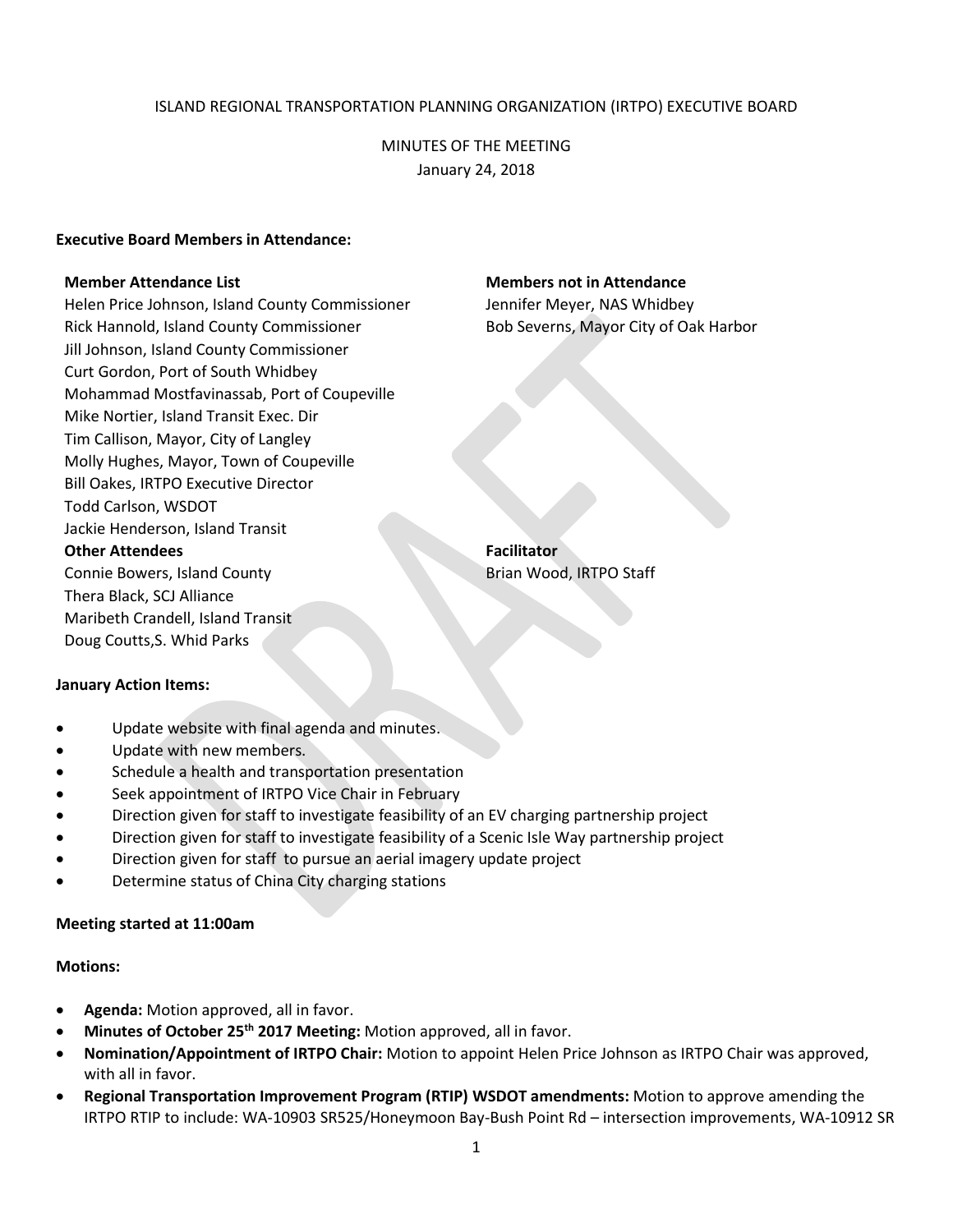20/Deception Pass & Canoe Pass Bridges – Seismic Analysis, and WA-10890 Regionwide Shoulder Rumble Strip Installation 2018 RTIP was approved, all in favor.

 **Regional Transportation Improvement Program (RTIP) Island County amendments:** Motion to approve amending the IRTPO RTIP to include: WA-10920 Island County 2017 Safety – Guardrail, WA-10921 Island County 2017 Safety – Flexible Guideposts, and WA-10918 Island County 2017 Safety – Shoulder Paving was approved, all in favor.

# **Selection of IRTPO Chair for the 2018 cycle**

 Helen Price Johnson was nominated and accepted the nomination. The appointment of a Vice Chair was inadvertently overlooked and will be addressed at the February meeting of the IRTPO Board.

# **Regional Transportation Improvement Program (RTIP) Amendments for WSDOT**

- 3 WSDOT project amendment requests were put forth for the IRTPO Regional Transportation Improvement program
- Board members were reminded that the RTIP is a list of projects that are approved to go forward in our region by the IRTPO.
- WSDOT indicated that two of the projects (rumbles strips and seismic analysis are routine), but the Honeymoon Bay-Bush Point Rd (WA-10903) project needed further discussion.
	- $\circ$  WSDOT's preferred improvement for the location would be a roundabout, but the funding would be insufficient so they will likely look at low cost improvements and then return the remaining funding.
	- o The Board expressed the desire to look at other options within the vicinity that would address the problem.
	- $\circ$  WSDOT indicated that the budget is a line item, so it lacks the flexibility to apply the funds more broadly.

# **Regional Transportation Improvement Program (RTIP) Amendments for Island County**

 3 Island County project amendment requests were put forth for the IRTPO Regional Transportation Improvement program. The projects were all safety efforts: guardrail, guideposts and shoulder widening. There was no discussion.

# **Special Needs Transportation Planning Project**

- The board was reminded of the IRTPO charge to help ensure that all people have access to transportation. It was noted that the IRTPO is developing a Human Services Transportation Plan (HSTP) that identifies need, resources and priorities for intervention and that the plan will be instrumental for regional sponsors in applying for WSDOT Consolidated Grant funding.
- To facilitate development of the HSTP, the IRTPO has kicked off the Special Needs Transportation Planning Project to:
	- o Helps develop our network of stakeholders and end-users
	- o Compile the needed data for the HSTP
- We are in the process of reaching out to our current network stakeholders and the public and a website has been set up for Human Services Transportation Planning: tinyURL/IslandHSTP
- Question: Creative ideas for participants or plans?
- Answer: We have solicited known contacts to help us expand our network and out consultant has particular experience with contacts in the central Puget Sound area that may help us fill out our network further. Creative project ideas have included mobile health clinics and improved telemedicine options.

## **Potential IRTPO Partnership Projects**

- Staff sought direction from the board to explore the feasibility of applying for two or three regional concept projects for the next call for federally funded projects in March:
	- $\circ$  Installation of enhanced electric vehicle charging stations with one or more partners.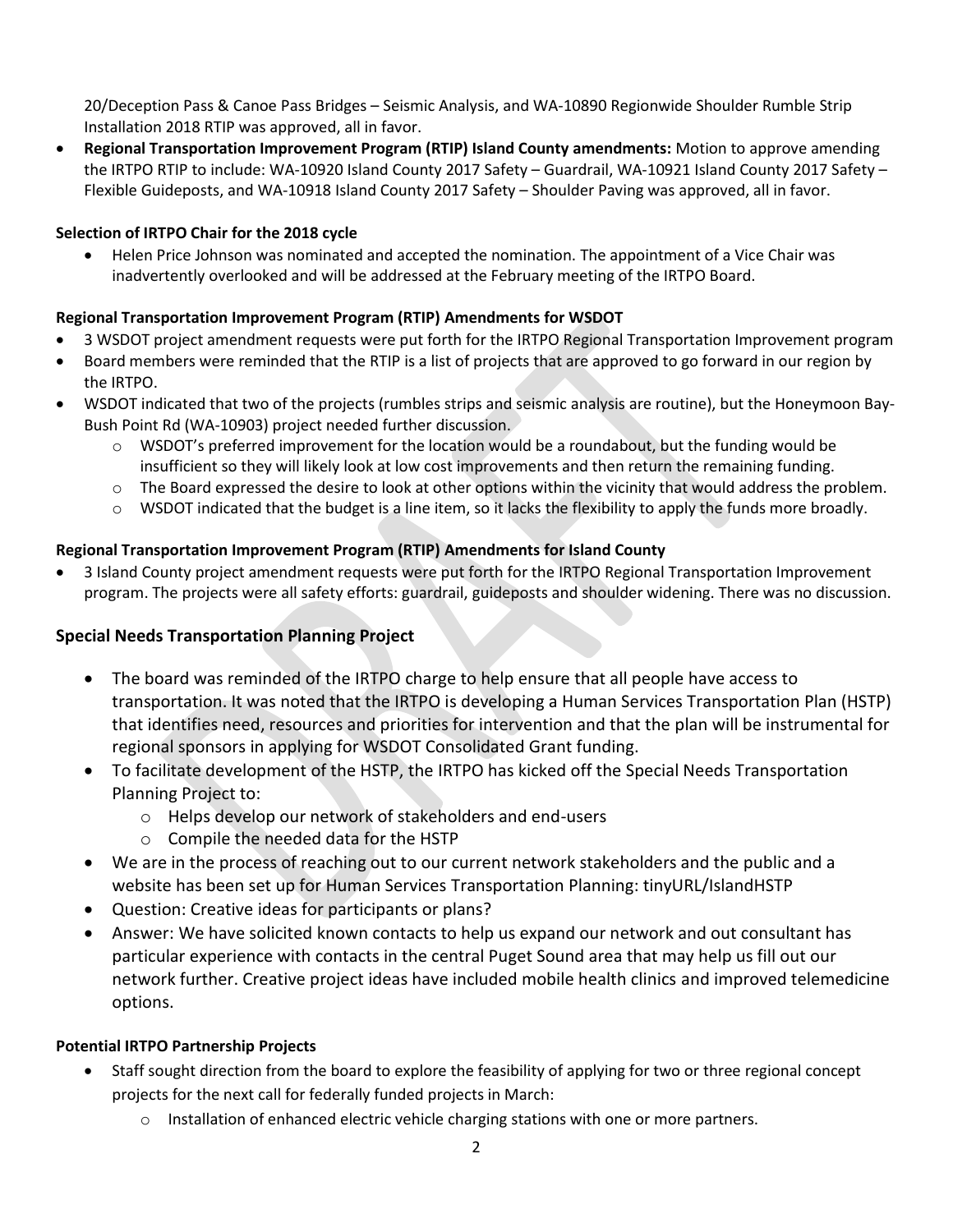- **The City of Langley owns 3 units and they are now trying to find a way to maintain these through** the company Blink. Langley is also aware that PSE is looking into EV charging. It was recommended that contact be made with Lynn Murphy at PSE. PSE may be able to add charges to regular electric bill. Langley is willing to hold off contracting with Blink if a larger project may go forward.
- **If was noted that such a project may involve public private partnerships and this organization** should consider
- Do some research around the demand for EV charging, collection of information from stations that already exist? What rates are being charged at current stations?
- o Making recommended improvements from the Scenic Isle Way plan with one or more partners.
	- It was noted that Isle Way improvements could be considered for Camano Island as well even without the state designation.
	- Do some outreach to Island County tourism group for suggestions about where they see opportunities
		- Sherry Wyatt is a good connection.
		- Get on tourism agenda
	- Question: Does the Isle Way plan determine how signage is used in the corridor?
- . o Updating aerial imagery.
	- Can the Navy contribute aerial imagery funding?

# **Farmhouse Gang Legislative Forum Outcome & 2018 Agenda**

- The Farmhouse Gang (or North Sound Connecting Communities Program) met with legislators, including
	- $\circ$  Senator Steve Hobbs (D-44<sup>th</sup>)
	- $\circ$  Representatives June Robinson (D-38<sup>th</sup>) and Carolyn Eslick (R-39<sup>th</sup>)
- A summary of the Farmhouse Gang's Healthcare & Transportation workshop report was presented, which noted:
	- o Similar health-related transportation challenges for disadvantaged citizens across the five counties (Island, San Juan, Whatcom, Skagit and Snohomish)
	- $\circ$  Solutions that ranged from the need for legislative attention to the problem, to local solutions such as mobile medicine and telemedicine clinics.
	- o Representative Robinson sits on the Healthcare & Wellness, and appropriations committees and Senator Hobbs chairs the transportation committee. After hearing that the problems and solutions involved more than transportation, Rep. Robinson suggested the potential need for a joint health and transportation committee.
- 2018 Agenda
	- $\circ$  In your packet you have a handout from the Farmhouse meeting where you can see some of the organization's successes and needs
	- $\circ$  It is my sense that everyone in the Farmhouse Gang is behind getting more consistent funding for the County Connector Services.
	- $\circ$  The Health & Transportation issue is definitely ongoing, but the report generated from the workshop will help inform our Special Needs Transportation Planning project and our developing HSTP.